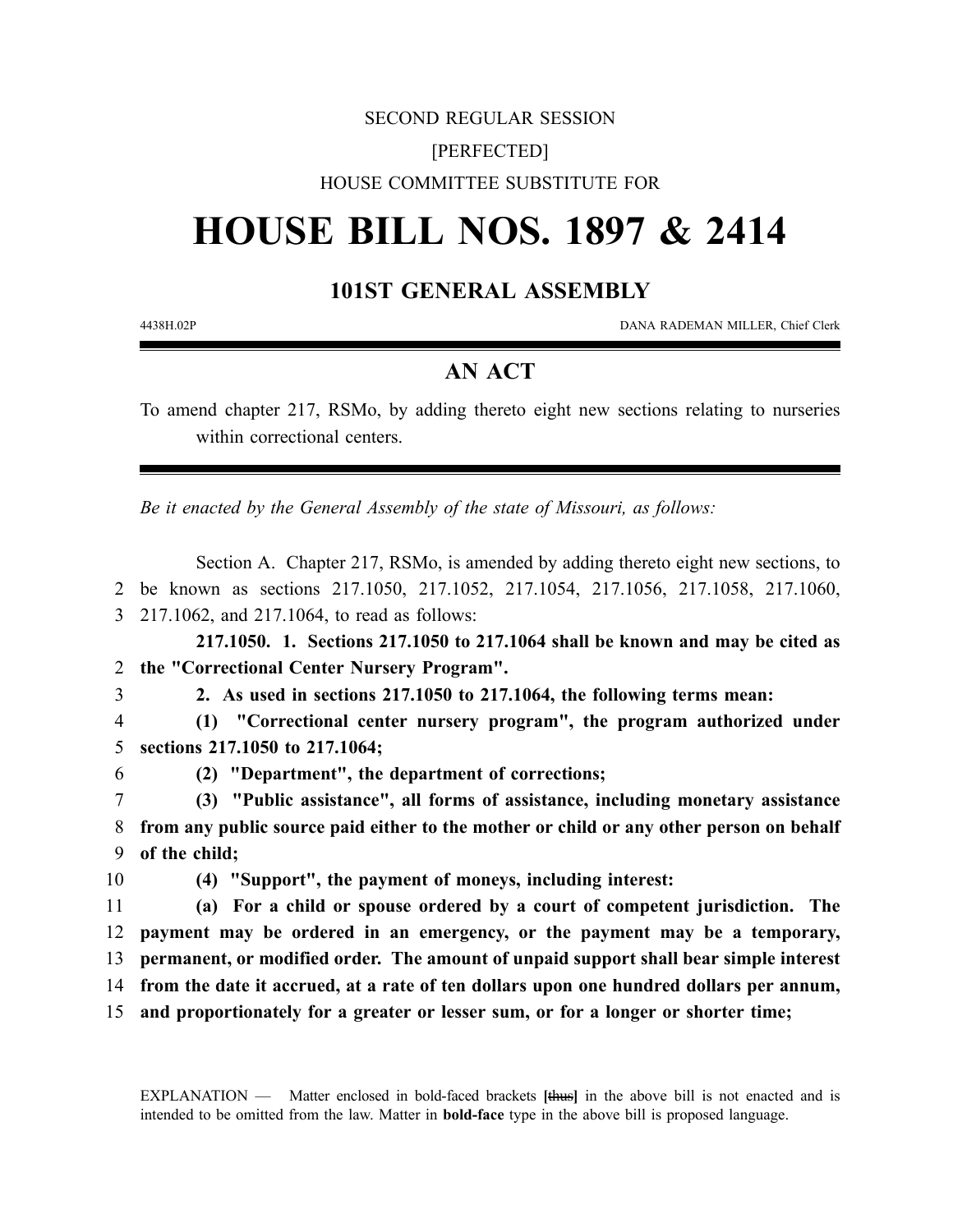#### HCS HBs 1897 & 2414 2

 **(b) To third parties on behalf of a child or spouse including, but not limited to, payments to medical, dental, or educational providers; payments to insurers for health and hospitalization insurance; payments of residential rent or mortgage payments; payments on an automobile; or payments for day care; or**

 **(c) For a mother, ordered by a court of competent jurisdiction, for the necessary expenses incurred by or for the mother in connection with her confinement or of other expenses in connection with the pregnancy of the mother;**

 **(5) "Support order", an award of support by order of a court of competent jurisdiction.**

 **3. The department shall establish a correctional center nursery in one or more of the correctional centers for women operated by the department. The program shall allow eligible inmates and children born to the inmates while in the custody of the department to reside together in the institution for up to eighteen months. In establishing this program, neither the inmate's participation in the program nor any provision of sections 217.1050 to 217.1064 shall affect, modify, or interfere with the inmate's custodial rights to the child nor does it establish legal custody of the child with the department.**

**217.1052. An inmate shall be eligible to participate in the correctional center nursery program if:**

 **(1) She is pregnant at the time she is delivered into the custody of the department;**

- 
- **(2) She gives birth on or after the date the program is implemented; and**
- **(3) She and the child meet any other criteria established by the department.**
- 

 **Placement into the nursery program shall be by internal classification of the department. A sentencing court shall not have jurisdiction to order a placement of an inmate into the program.**

**217.1054. To participate in the correctional center nursery program, each eligible inmate selected by the department shall agree in writing to:**

- **(1) Comply with any educational, counseling, or other requirements established for the program by the department including, but not limited to, completion of a high school equivalency program and participation in evidence-based parenting classes;**
- **(2) If eligible, have the child participate in the state children's health insurance program under sections 208.631 to 208.658;**
- 

**(3) Accept the normal risks of child bearing;**

 **(4) Abide by any court decisions regarding the allocation of parental rights and responsibilities with respect to the child;**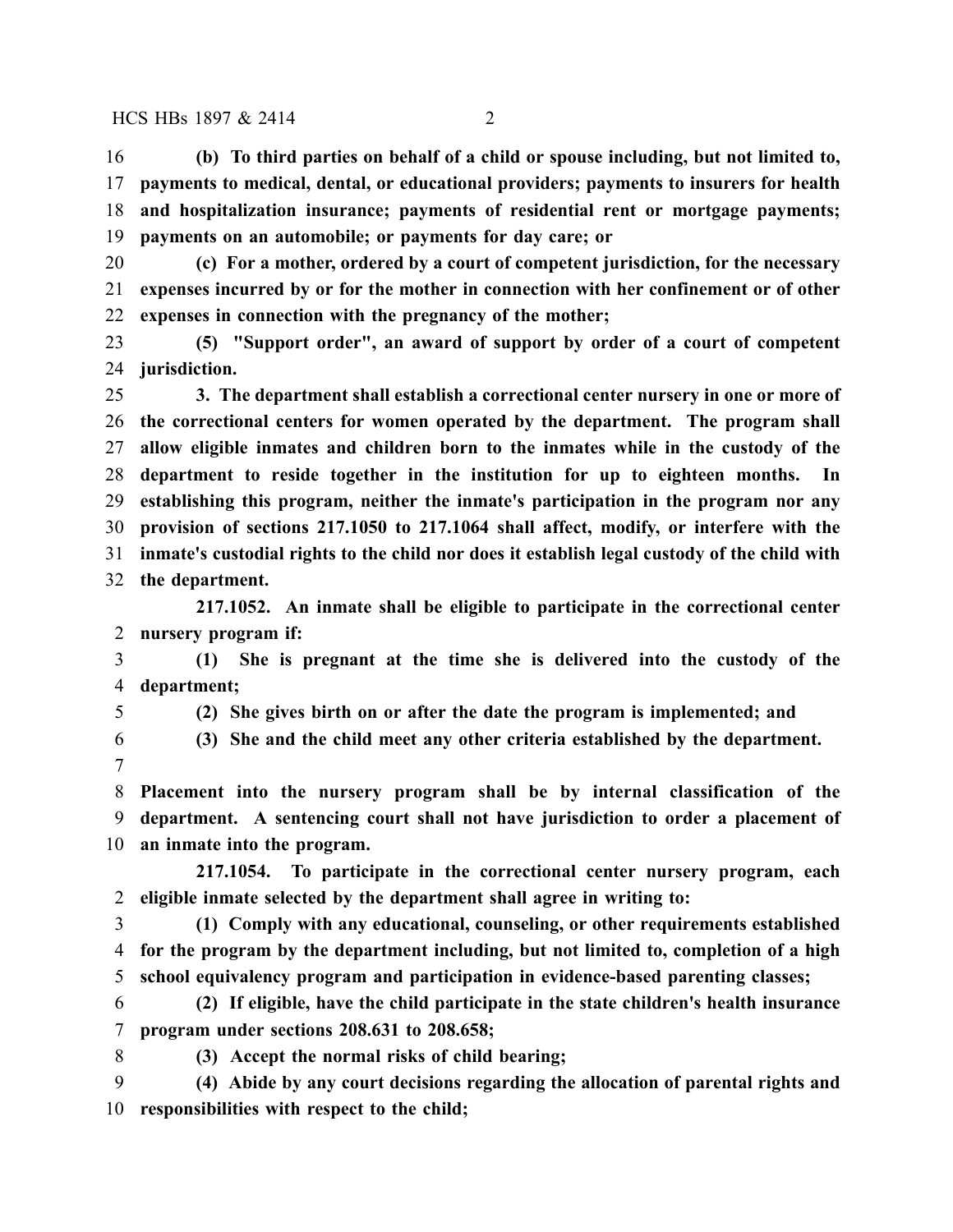**(5) Assign to the department any rights to support from any other person; and (6) Specify with whom the child is to be placed in the event the inmate's participation in the program is terminated for a reason other than release from imprisonment.**

**217.1056. An inmate's participation in the correctional center nursery program may be terminated by the department if one of the following occurs:**

 **(1) The inmate fails to comply with the agreement entered into under section 217.1054;**

 **(2) The inmate's child becomes seriously ill, cannot meet medical criteria established by the department for the program, or otherwise cannot safely participate in the program;**

 **(3) A court of competent jurisdiction issues an order that designates a person other than the inmate as the child's custodial parent and legal custodian;**

 **(4) A court of competent jurisdiction grants custody of the child to a person other than the inmate;**

**(5) An order is issued granting shared parenting of the child;**

 **(6) An order regarding the child is issued granting temporary, permanent, or legal custody of the child to a person other than the inmate, to the children's division within the department of social services, or to a private child placing agency; or**

**(7) The inmate is released from imprisonment.**

**217.1058. 1. The rights to support assigned by any inmate shall constitute an obligation of the person who is responsible for providing the support to the department for the support provided to the inmate and child under the correctional center nursery program. The family support division shall collect support payments made under the assignment and forward the payments to the department.**

**2. The department may receive the following:**

 **(1) Moneys assigned or donated on behalf of, and public assistance provided to, a specific inmate or child participating in the correctional center nursery program; and**

 **(2) Moneys or other property assigned or donated to establish and maintain the correctional center nursery program.**

 **3. Ten percent of the moneys described in this section shall be placed in the mandatory savings account of the mother for whom the money was received. The remaining moneys shall be used for items not covered by other program funds.**

**217.1060. 1. There is hereby created in the state treasury the "Correctional Center Nursery Program Fund", which shall consist of moneys collected under this section and section 217.1058, as well as any appropriations made by the general assembly. The department shall obtain sufficient resources to initiate and maintain the**